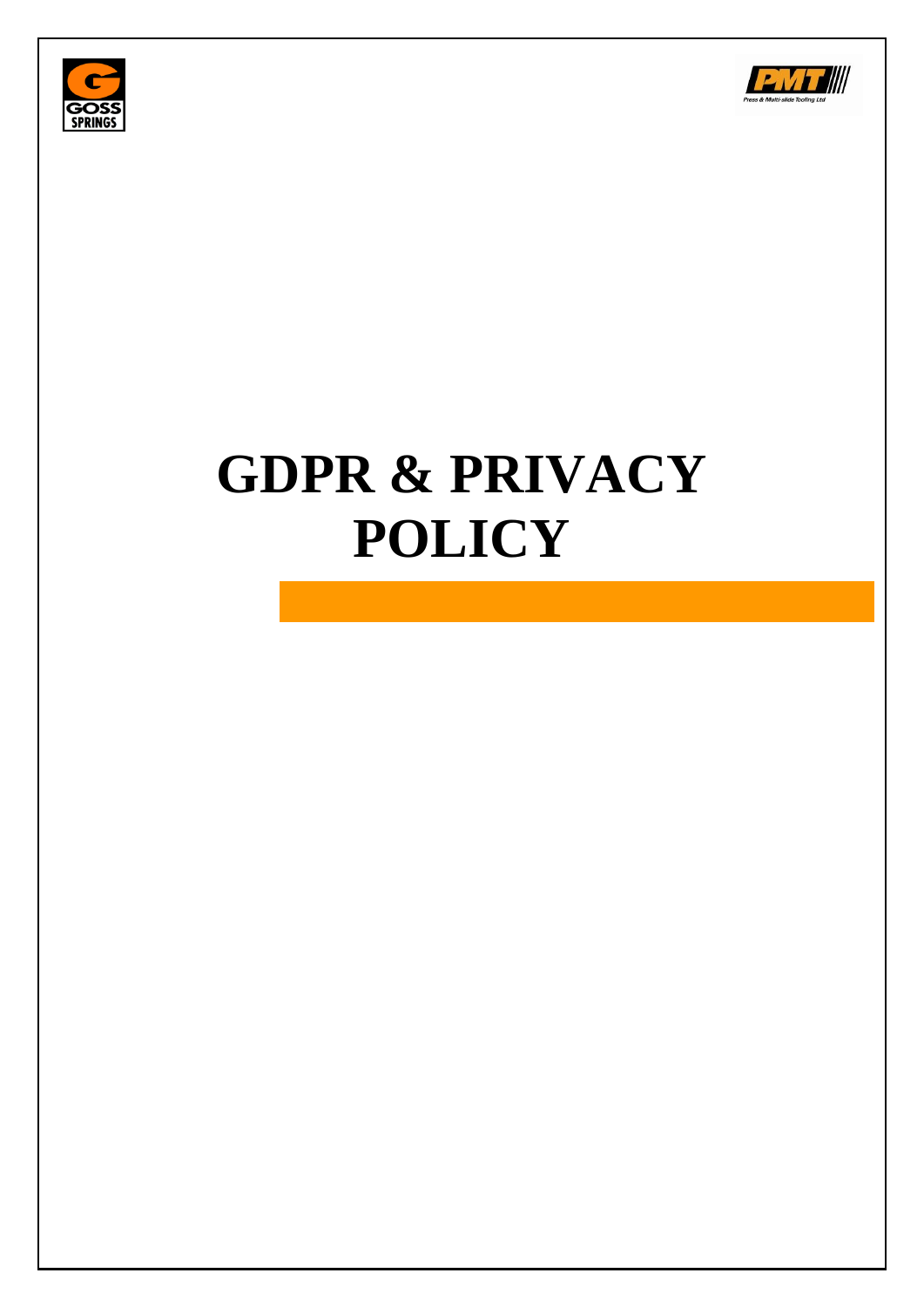



# **GDPR/Privacy Notice**

The General Data Protection Regulation (GDPR) legislation took effect on 25<sup>th</sup> May 2018. This document gives details on how personal information is managed at Goss Springs Ltd and Press & Multslide Tooling Ltd in accordance with the GDPR.

Goss Springs Ltd and Press & Multislide Tooling Ltd, as defined in the GDPR, acts as a Data Controller and a Data Processor for personal data that has been provided by you or the company that you represent.

## **Collection of Personal Data**

To build on and nurture the business relationships needed for Goss Springs Ltd and Press & Multislide Tooling Ltd to act as an independent Manufacturing company, it is necessary to communicate with a range of individuals and companies that Goss Springs Ltd and Press & Multislide Tooling Ltd works with in general day to day business.

It is therefore necessary, in order to communicate with our customers and supply chain, to request and hold the following personal information for individuals involved in our business relationships:-

- Full Name
- Email address
- **Business address and contact numbers**
- Business VAT and Registration numbers
- **EXTERF** Staff information for legal, HR, HMRC & training and employment requirements

If you opted in for marketing in the future with regards to new products we may offer, we will only contact you via your preferred method. You can opt out of receiving any mailings at any time by clicking on the unsubscribe link at the bottom of the email or by completing the Opt Out form on the contact page on our website.

### **Personal Data Usage**

The data listed above is held on our operating server. Server backups are made to encrypted hard drives to maintain data security. However personal data may be transferred to laptops and mobile phones to enable communication using mobile technology. All mobile technology owned by Goss Springs Ltd and Press & Multislide Tooling Ltd are pass code protected to maintain data security. No personal data supplied to us is shared or distributed, nor is it subject to further processing.

Any Personal Data provided to the company will be used solely for the communication of matters relating to the business conducted between Goss Springs Ltd and Press & Multislide Tooling Ltd and the company that you represent. Personal Data can be erased either upon your request, or when it is determined that the information is no longer required for the maintenance of business relationships.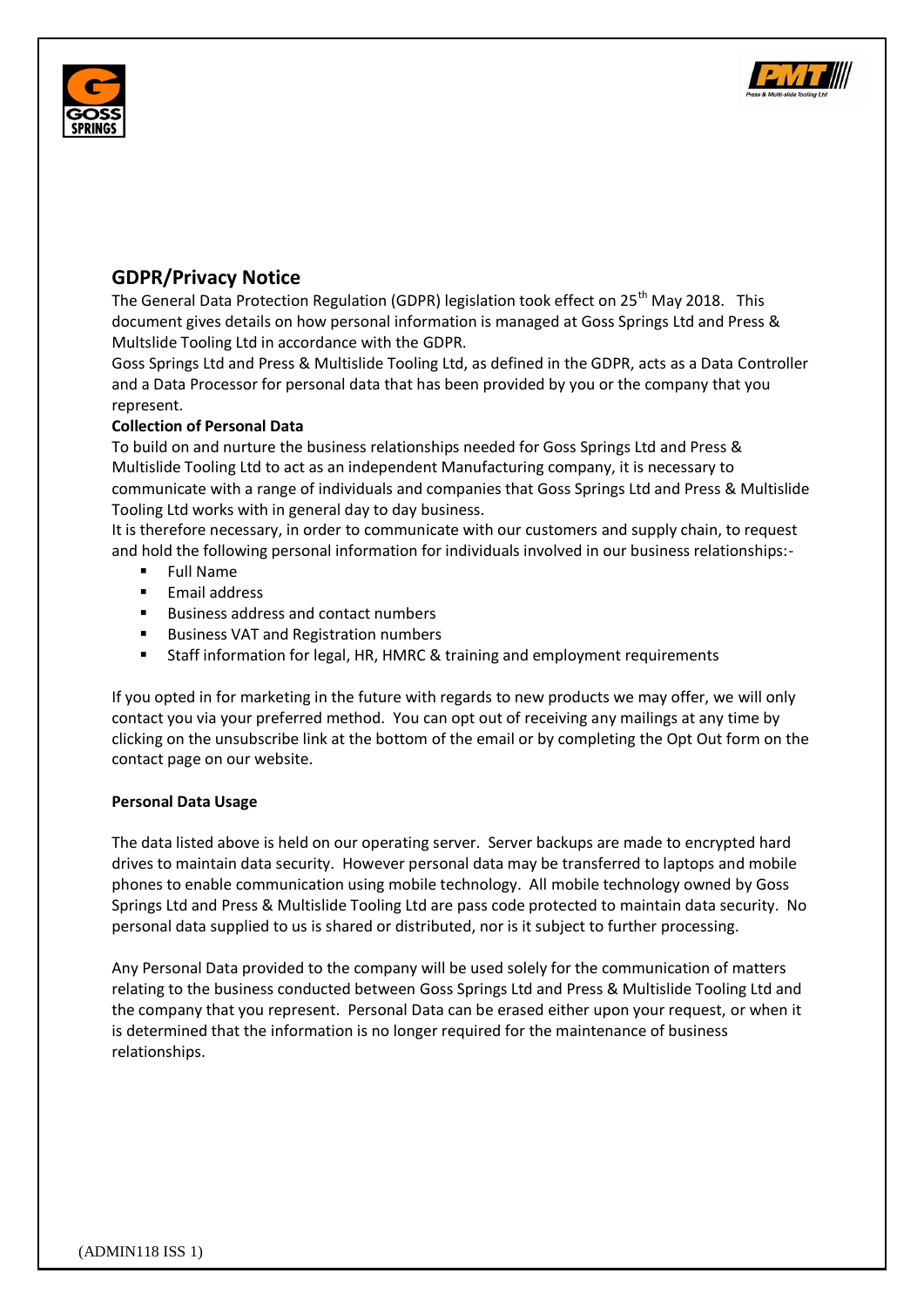



#### **Accuracy of Personal Data**

Goss Springs Ltd and Press & Multislide Tooling Ltd will take all reasonable measures to ensure that any personal data held is accurate. Should you be aware of any changes that need to be made to the information held, you should advise us and we will update the information.

### **The Rights of Data Subjects**

The GDPR provides certain rights to protect the Personal Data of Data Subjects, including:-

- Request access to any Personal Data held by Goss Springs Ltd and Press & Multislide Tooling Ltd
- Prevent the processing of your personal data for direct-marketing purposes
- Ask to have inaccurate personal data amended
- **Prevent processing that is likely to cause damage or distress to you or anyone else**
- Have your Personal Data erased
- **•** Object to automated processing or profiling which produces legal effects
- Receive Personal Data held about you in a commonly used, machine readable format.

#### **Complaint**

Should you wish to make a complaint about how your personal data is being process by Goss Springs Ltd and Press & Multislide Tooling Ltd, or how your complaint has been handled, you have the right to lodge a complaint directly in writing with the supervisory authority and Goss Springs Ltd and Press & Multislide Tooling Ltd's Data Protection Officer.

Tel: 01992 472400 [www.goss-springs.com](http://www.goss-springs.com/) and the community of the community of the community of the community of the community of the community of the community of the community of the community of the community of the community of the commun [dpo@goss-springs.com](mailto:dpo@goss-springs.com) [https://ico.org.uk](https://ico.org.uk/) [www.pmt.me.uk](http://www.pmt.me.uk/) [casework@ico.org.uk](mailto:casework@ico.org.uk) [dpo@pmt.me.uk](mailto:dpo@pmt.me.uk)

Data Protection Officer **Information Commission Office (ICO)** and Information Commission Office (ICO) Bower Hill Industrial Estate National According to Mycliffe House, Water Lane Bower Hill, Epping, CM16 7BN Wilmslow SK9 5AF

#### **Visitors to our Websites**

We use a third party service, Google Analytics, to collect your basic internet log information and information on your behaviour patterns whilst you are on our site. This information is for our own personal use to monitor usage and behaviours. No information collected is used to identify individuals unless explicit consent is obtained together with an explanation of what we intend to do with it.